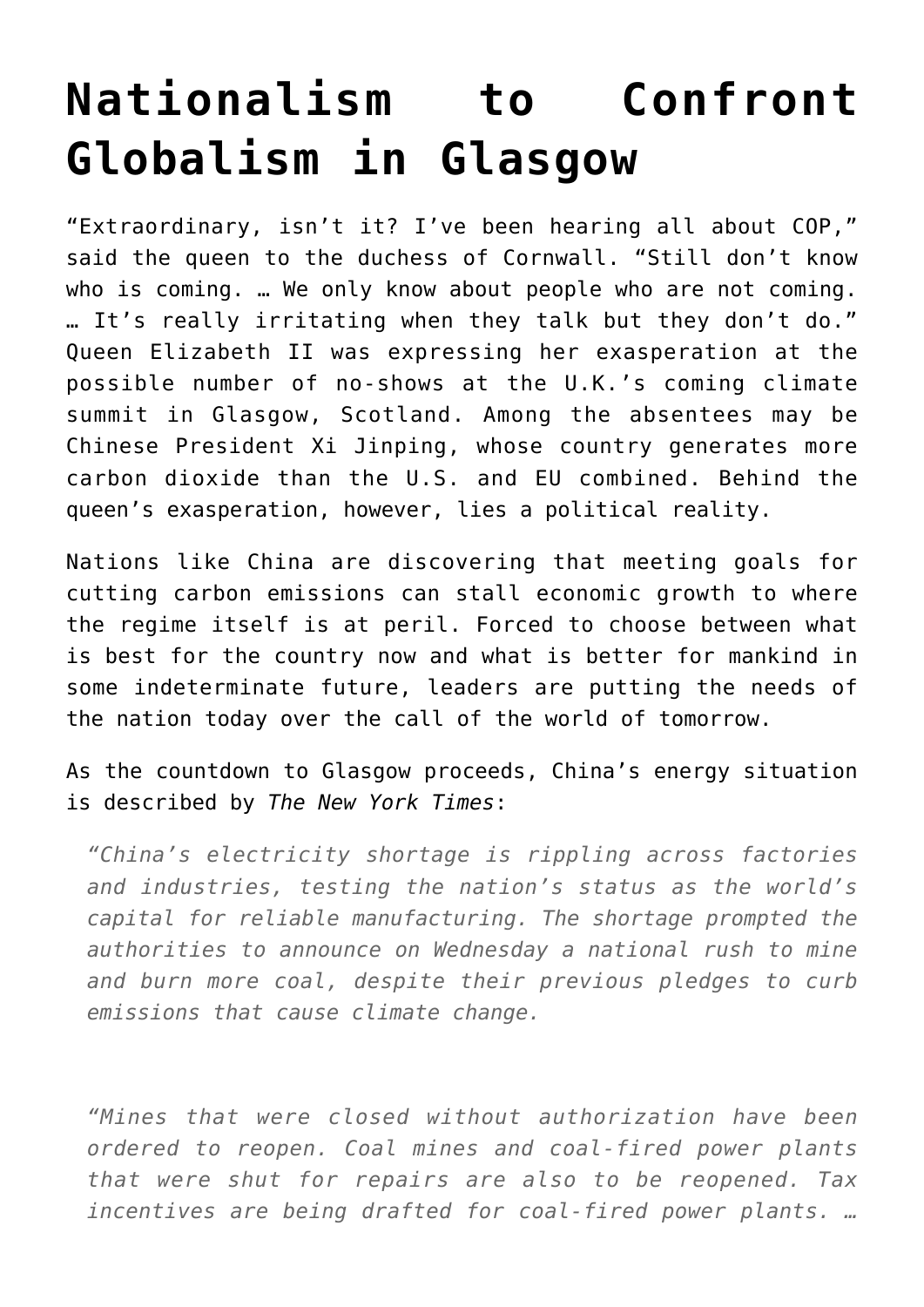*Local governments have been warned to be more cautious about limits on energy use that had been imposed partly in response to climate change concerns."*

Earlier this year, Beijing had pledged to stop building coalfired power plants outside China. But at home, Beijing is going all-out to mine and burn coal to keep the world's greatest manufacturing plant producing and the world's largest labor force employed. Forced to choose between fighting climate change and preventing a possible recession or depression, Xi is unapologetically putting China first.

Nor is China the only Asian economic power grappling with an energy shortage. India, the world's third-largest producer of carbon emissions after China and the U.S., is facing a potential power crisis. Coal accounts for 70 percent of India's electricity generation. Yet, 4 in 5 of its 135 coalfired power plants have critically low levels of coal inventory. With its economy picking up, New Delhi is going to be in the market for more coal to burn. Lectures about carbon emissions are likely to go unheeded.

In Europe, wholesale electricity prices have increased 200 percent since 2019, a result of surging natural gas costs driven by high demand in Asia and lower-than-expected deliveries from Russia. Most EU countries rely on gas-fired power stations to meet electricity demand. Some 40 percent of that gas comes from Russia. With completion of the Nord Stream II pipeline, German and EU dependence on Russian gas is going to rise. Is Russia, rich in fossil fuels that are still in demand, and the world's fourth-largest producer of carbon dioxide, likely to placidly accept watching its customers move away from Russian coal, oil, and gas to solar and wind?

On Friday, U.S. oil prices hit a seven-year high amid a surge in global demand and a supply crunch induced by OPEC. West Texas Intermediate crude, the U.S. oil benchmark, climbed to